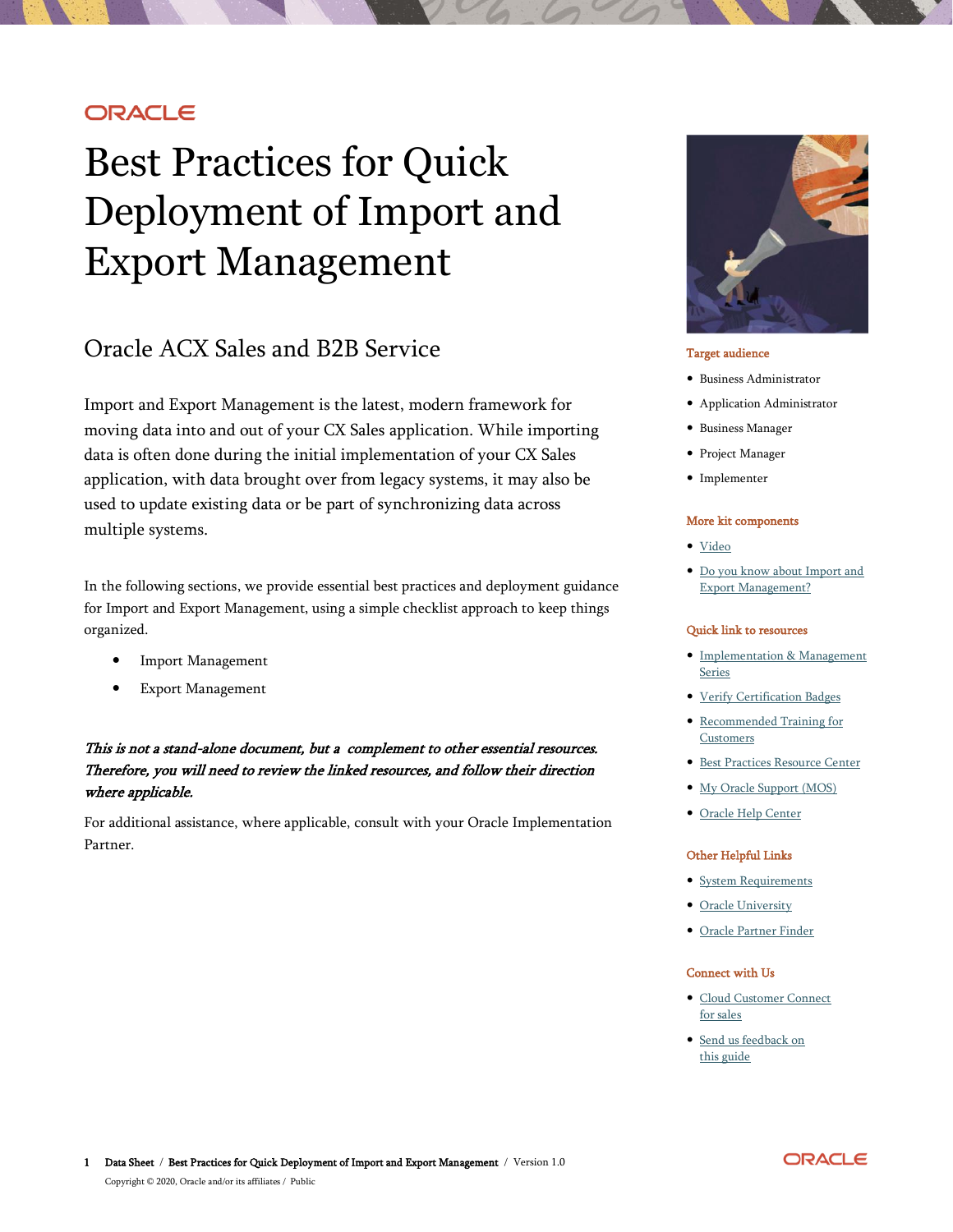#### Import Management

- $\Box$  Use an appropriate **role** to execute Import Management processes, for example, the Sales Administrator or Application Implementation Consultant role. Your roles will further define which specific objects you will be able to Import.
- $\Box$  You will be using simple flat file structures (CSV), one file per data object, and ZIP files are only used for importing attachments. This simplifies some earlier import processes.
- $\Box$  Use the templates, which can be downloaded from Import Management, as the starting point for your import files. This will save you time and help avoid common mistakes.
	- $\Box$  Take advantage of the Automatic Mapping option. The templates will give you the correct column headings used by Automatic Mapping.
- Import Parent objects before their Child objects. For example, Account before Contact, Contact before Contact Point etc.
	- Use the Import Object Details screen to review parent/child relationships between objects.
	- $\Box$  Only if an object isn't listed in Import Management, review if it is available in File-Based Data Import. Note: There are very few of these cases – none by Update 20C.
- □ Use Application Composer to Generate Import and Export Artifacts for Custom Objects and Custom Fields, before using them in Import Management.
- $\Box$  Ensure the processing of one row in your input file(s) is not dependent on another row of your file. For example, never include a row to create a record followed by rows to update specific fields of that same record, as rows of your input file(s) are not necessarily processed in row order.
- $\Box$  Use the **Validate Data** option to have the first 10 rows of your import file validated before executing the full import. Correcting any errors from this validation will save you time and help maintain your data quality.
- $\Box$  Use Import Mode (Create, Update and Create, Delete) to control how your input file will be handled. Use this option when you know what type of processing is expected, based on your files. This will focus the scope of import processing, making it more efficient, and simplify the diagnosis of any import errors.
- $\Box$  Import processes can be **automated** using REST APIs, but this should be used carefully.
	- $\Box$  Validate processes manually **before** automating.
	- Only automate processes that will be executed frequently over a long period (daily, weekly, monthly etc.). Do not automate ad hoc or volatile processes that are subject to frequent change.
- When using the High-Volume option, to handle several million records at a time, custom logic defined with Application Composer will not be applied. Therefore, you must confirm that your custom logic is not applicable or handle it separately.

#### Export Management

Exporting data is often necessary too and should be done using Export Management to take advantage the very similar, intuitive UI to Import Management.

- $\Box$  You will need an appropriate **role** to execute Export Management processes, for example, the Sales Administrator or Application Implementation Consultant role. Your roles will further define which specific objects you be able to Export.
- $\Box$  Use Export Management for **round-trip** export-import, where data is exported from CX Sales, updated in flat files, and then imported to apply updates to CX Sales.